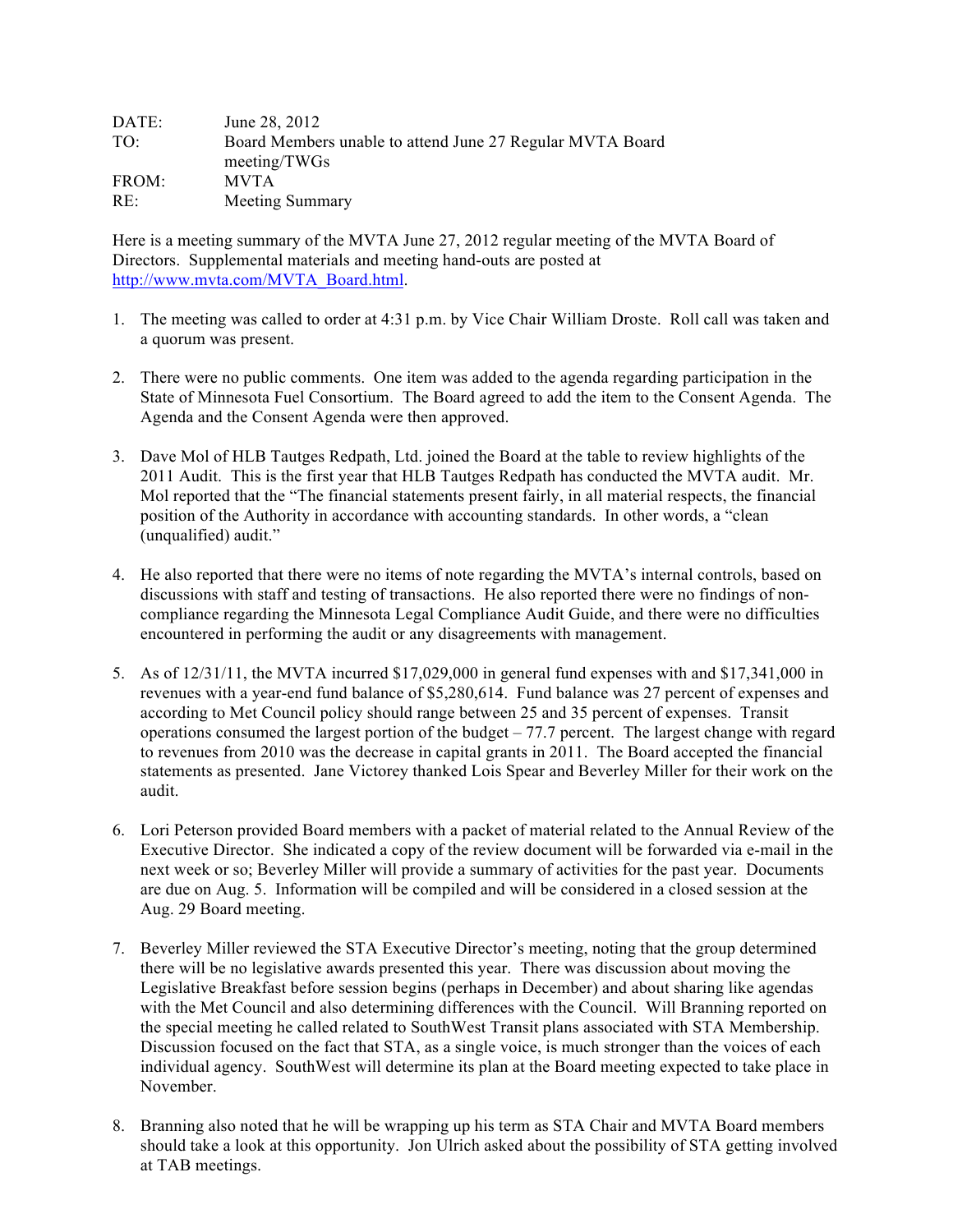- 9. Will Branning reported that the Regional Railroad Authority and the full Dakota County Board approved joining the MVTA on a 5-2 vote. MVTA attorney Jim Strommen is working with the County attorney regarding any final language changes in the Joint Powers Agreement.
- 10. While expressing concerns about increased costs, the MVTA Board approved an amendment to the agreement with SRF for design and construction management of the  $140<sup>th</sup>$  and  $147<sup>th</sup>$  St. Stations on the Red Line. MVTA holds the contract with SRF and has an agreement with the Met Council to pay these costs. The increases were related to requests made as a result of the shifting of responsibility from MVTA to Met Council.
- 11. Beverley Miller reviewed the draft Memorandum of Understanding between the MVTA, Met Council and Dakota County. Will Branning noted that the Regional Railroad Authority approved the document subject to approval by MVTA and Met Council. Met Council was also slated to act on the item on June 27. Miller noted that MVTA's approval is contingent on the agency being named the provider of service on the Red Line. The MVTA also added language to its approval that provides for modifications to roles and responsibilities as additional stages are added to the project. Motion by Clint Hooppaw and seconded by Jane Victorey to approve the agreement with the MVTA's contingencies. Motion carried on a roll-call vote with Branning abstaining.
- 12. The Board approved an agreement with MnDOT for the final documentation of the archaeological undertaking at the Rosemount Transit Station site. Motion by Will Branning and seconded by Clint Hooppaw to approve the agreement. Motion carried on a unanimous roll-call vote.
- 13. Shaun Morrell and Michael Abegg provided an update and presentation on the Automatic Vehicle Locator (AVL) system currently being implemented. RouteMatch was the selected vendor. The Samsung Galaxy Tablet was shown as the data collected used by drivers on the bus. Drivers log in daily and get their trip manifest. As they drive the route, times are collected via gps and tracked for review by dispatchers or later review. About half of the MVTA drivers have been training on use of the system.
- 14. The dispatcher interface was displayed, showing how dispatchers can keep track of buses and their timeliness (early, on-time, late) and how dispatchers can communicate with drivers. Playback of a route can also be reviewed, and will likely be used by planners as well as customer service staff.
- 15. The web portal for MVTA's customer information is not complete, but the Carson City, NV system was displayed to give Board members an idea of what can be viewed. The map is cleaner than the standard map used in the "dispatcher" module and is very customer friendly. Michael Abegg then showed work he has started regarding display of information for the web-site, mobile devices, etc. in a format very similar to that used with many European transit systems.
- 16. MVTA is still working on transmitting data from RouteMatch to the Met Council, but is "getting close." Will Branning asked about the cost of the system vs. the money that would have been spent on the regional TransitMaster system. Abegg noted that the MVTA has committed to spend about 50 percent of the cost but is getting far greater value given the specificity to MVTA needs and operational procedures. Maintenance (estimated between \$134,000 and \$174,000 with TransitMaster) is expected to be about \$100,000 per year, primarily for costs related to the cell usage. MVTA has contracted with Sprint, via the State Contract, for this service. Another demonstration is tentatively scheduled for October.
- 17. Purchases by the Executive Director were included in the Board packet.
- 18. A brief Marketing Update was included in the Board packet.